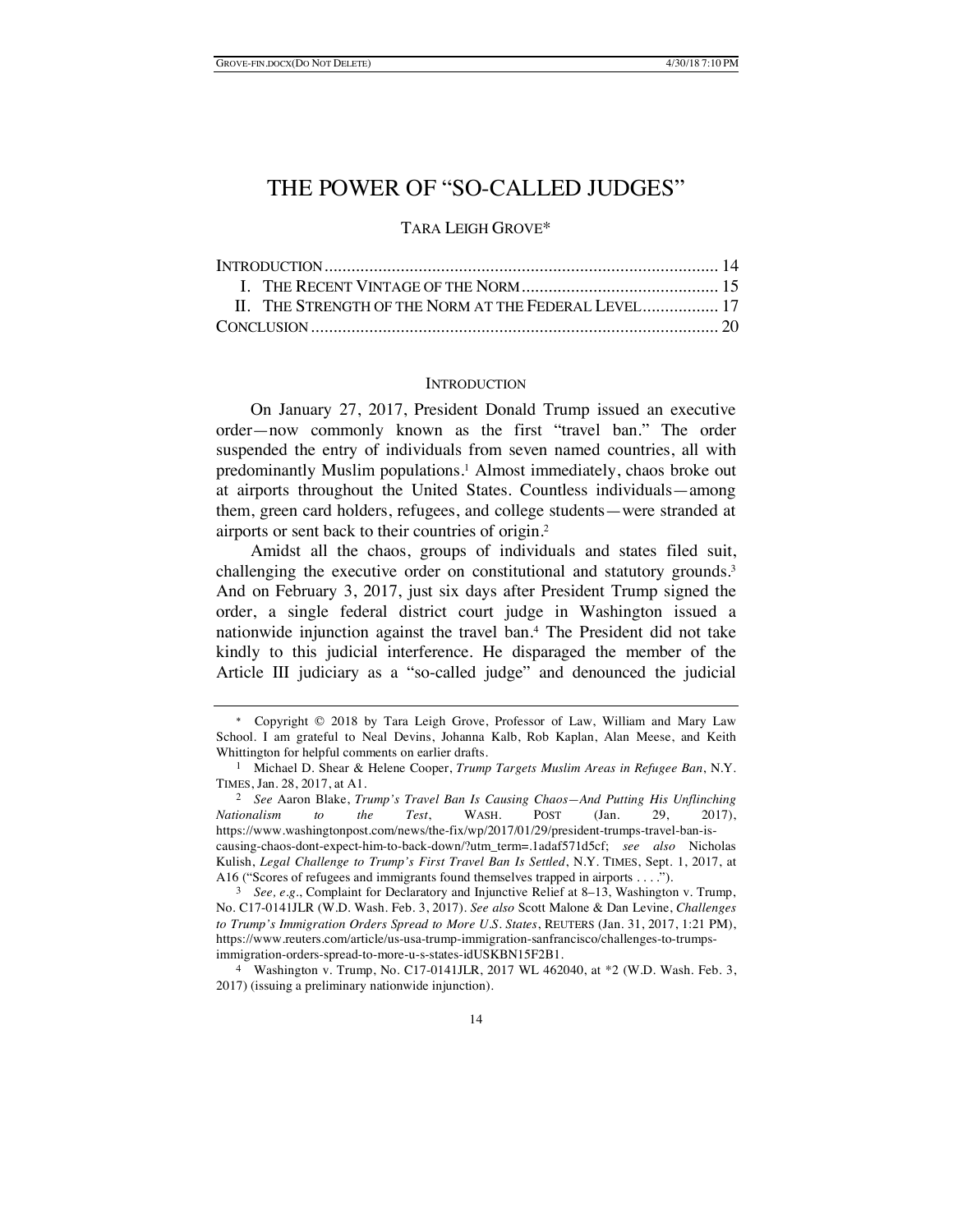decision as "ridiculous."5

Nevertheless, as soon as that federal district judge issued the nationwide injunction, everything stopped. The chaos at the airports, the stranding of individuals—all of it came to a close. The Department of Homeland Security immediately complied with the federal court's injunction.6 With the stroke of a pen, and in defiance of the President, a single federal judge had stopped the federal government in its tracks.

The federal executive's compliance with that judicial order (and other orders)7 enjoining the President's travel bans is just one illustration of a broader phenomenon. As I detail in separate work, $\frac{8}{3}$  in our country, there is a convention—a widespread bipartisan norm—requiring compliance with federal court decrees. Under our current convention, political actors assume that they must comply, even if they believe the judge was not only wrong on the merits but also lacked jurisdiction to issue the decision. Moreover, this convention requires compliance with both Supreme Court and, as the travel ban cases illustrate, lower federal court rulings as well. This convention of obedience is one of the most important—and, I will suggest, fragile—symbols of judicial independence today.

In this short essay, I seek to make two general observations. First, the convention requiring compliance with federal court orders is of relatively recent vintage: it dates only from the mid-twentieth century. That fact alone underscores the fragility of this aspect of judicial independence. Second, notwithstanding that fragility, I argue that there are good reasons to expect continued compliance by the federal executive branch, at least for the foreseeable future.

#### I

#### THE RECENT VINTAGE OF THE NORM

In the nineteenth and early twentieth centuries, there was no strong

<sup>5</sup> Donald J. Trump (@realDonaldTrump), TWITTER (Feb. 4, 2017, 8:12 AM), https://twitter.com/realdonaldtrump/status/827867311054974976 ("The opinion of this so-called judge, which essentially takes law-enforcement away from our country, is ridiculous and will be overturned!").

<sup>6</sup> *See* Laura Jarrett, Rene Marsh & Laura Koran, *Homeland Security Suspends Travel Ban*, CNN POL. (Feb. 4, 2017, 6:05 PM), https://www.cnn.com/2017/02/03/politics/federal-judgetemporarily-halts-trump-travel-ban-nationwide-ag-says/index.html (noting that, following the nationwide injunction, the Department of Homeland Security "suspended all actions to implement the immigration order").

<sup>7</sup> *See* Richard Pérez-Pena, *Second Federal Judge Blocks the Third Revision of the Travel Ban*, N.Y. TIMES, Oct. 19, 2017, at A19 (noting that the Trump administration would "appeal the rulings" of two other district courts in Maryland and Hawaii, both of which issued similar preliminary injunctions against a previous version of the travel ban).

<sup>8</sup> *See* Tara Leigh Grove, *The Origins (and Fragility) of Judicial Independence*, 71 VAND. L. REV. 465, 467–70, 488–505 (2018).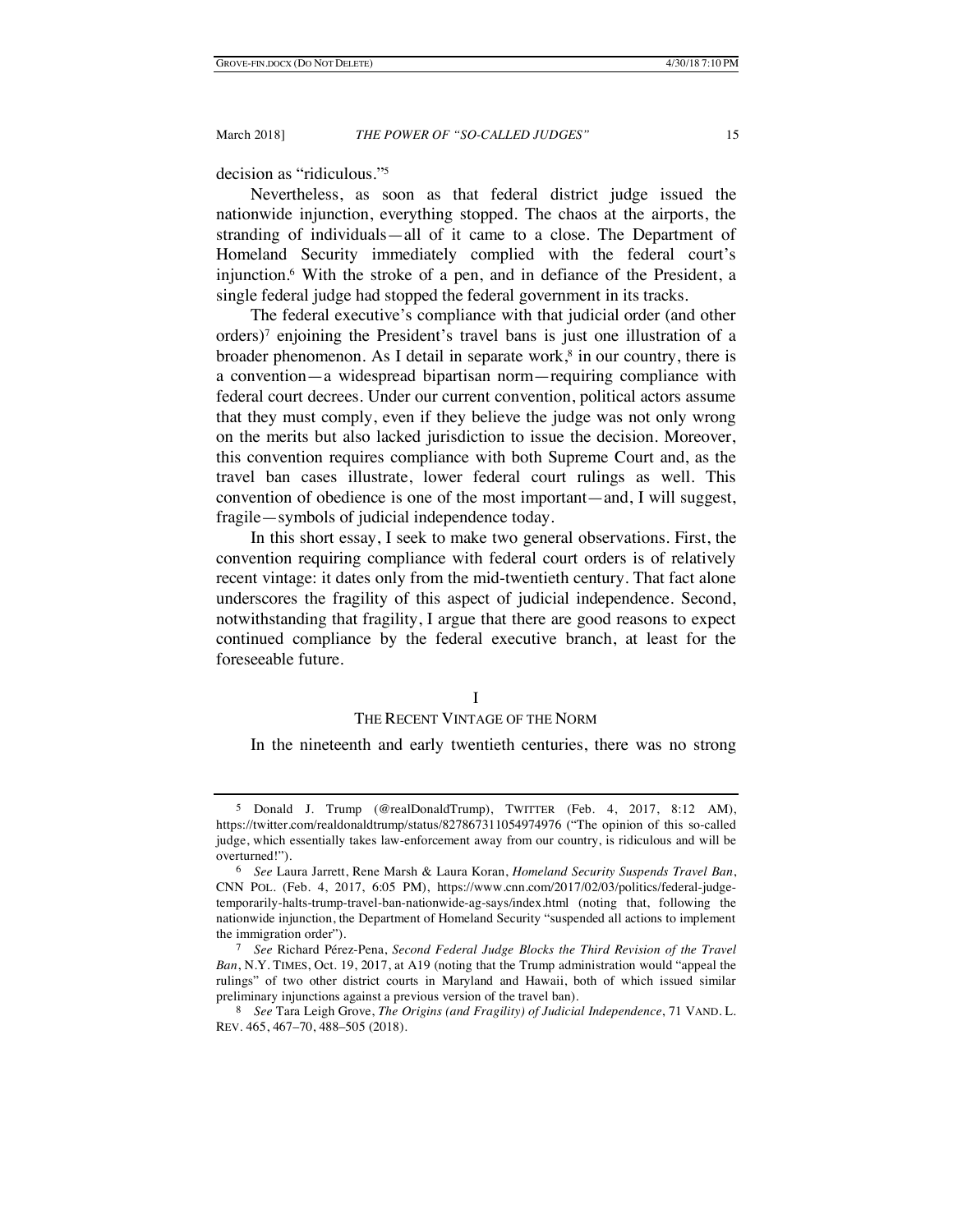bipartisan norm requiring compliance with federal court orders.<sup>9</sup> When political actors disobeyed the federal judiciary, they were often cheered on by their political supporters. For example, in the 1830s, many Democrats praised the governor of Georgia, when he openly defied two Supreme Court decisions involving the interests of Native Americans.10 Along the same lines, in the 1860s, many Republicans defended President Abraham Lincoln when his administration declined to release a prisoner—despite a habeas corpus order by a federal judge.<sup>11</sup>

This trend of executive defiance continued into the civil rights era of the 1950s and 1960s. Following the Supreme Court's 1954 decision in *Brown v. Board of Education*, <sup>12</sup> "[t]hroughout the South, governors and gubernatorial candidates called for defiance of court orders."13 Several followed through on this pledge. Arkansas Governor Orval Faubus, for example, obstructed a federal desegregation decree when he directed state troops to prevent black students from entering Little Rock High School.<sup>14</sup> And Mississippi Governor Ross Barnett followed suit in 1962 when he violated a federal court order by blocking the admission of James Meredith, who was about to become the University of Mississippi's first black student.15

One might have thought that by the 1960s, such open defiance of the Article III judiciary would be deemed unacceptable. Yet segregationists cheered on the obstruction.16 For example, following the Ole Miss incident, Senate Majority Leader James Eastland insisted that "Governor Barnett is entitled to the admiration and respect of all Americans."17 To defend his State's authority, Barnett had "courageously and boldly pressed himself

<sup>9</sup> *See id.* at 488, 490–96.

<sup>10</sup> *See id.* at 493–95 (discussing the case of Corn Tassel and describing *Worcester v. Georgia*, 31 U.S. (6 Pet.) 515 (1832), which involved the prosecution of two missionaries under a Georgia state law that "prohibited white men from living in Cherokee territory without a license from the governor").

<sup>11</sup> *See id.* at 492–93 (discussing the political reaction to *Ex parte Merryman*, 17 F. Cas. 144 (C.C.D. Md. 1861) (No. 9487)).

<sup>12</sup> 347 U.S. 483 (1954).

<sup>13</sup> GERALD N. ROSENBERG, THE HOLLOW HOPE: CAN COURTS BRING ABOUT SOCIAL CHANGE? 78 (2d ed. 2008).

<sup>14</sup> *See* MICHAEL J. KLARMAN, FROM JIM CROW TO CIVIL RIGHTS: THE SUPREME COURT AND THE STRUGGLE FOR RACIAL EQUALITY 326 (2004). Governor Faubus later withdrew the state forces (when threatened with a contempt citation), but a mob of private individuals continued to prevent entry to the school, while state officials looked the other way. *Id.*

<sup>15</sup> *See* CHARLES W. EAGLES, THE PRICE OF DEFIANCE: JAMES MEREDITH AND THE INTEGRATION OF OLE MISS 283–84 (2014). Governor Barnett was later found in contempt of court. *See* Meredith v. Fair, 313 F.2d 532, 533 (5th Cir. 1962) (per curiam).

<sup>16</sup> *See* Grove, *supra* note 8, at 496–97.

<sup>17</sup> 108 CONG. REC. S20,805 (daily ed. Sept. 26, 1962) (statement of Sen. Eastland); *see also* KLARMAN, *supra* note 14, at 407 (explaining that Alabama's "entire congressional delegation . . . supported Barnett" and a number of prominent state politicians also supported him).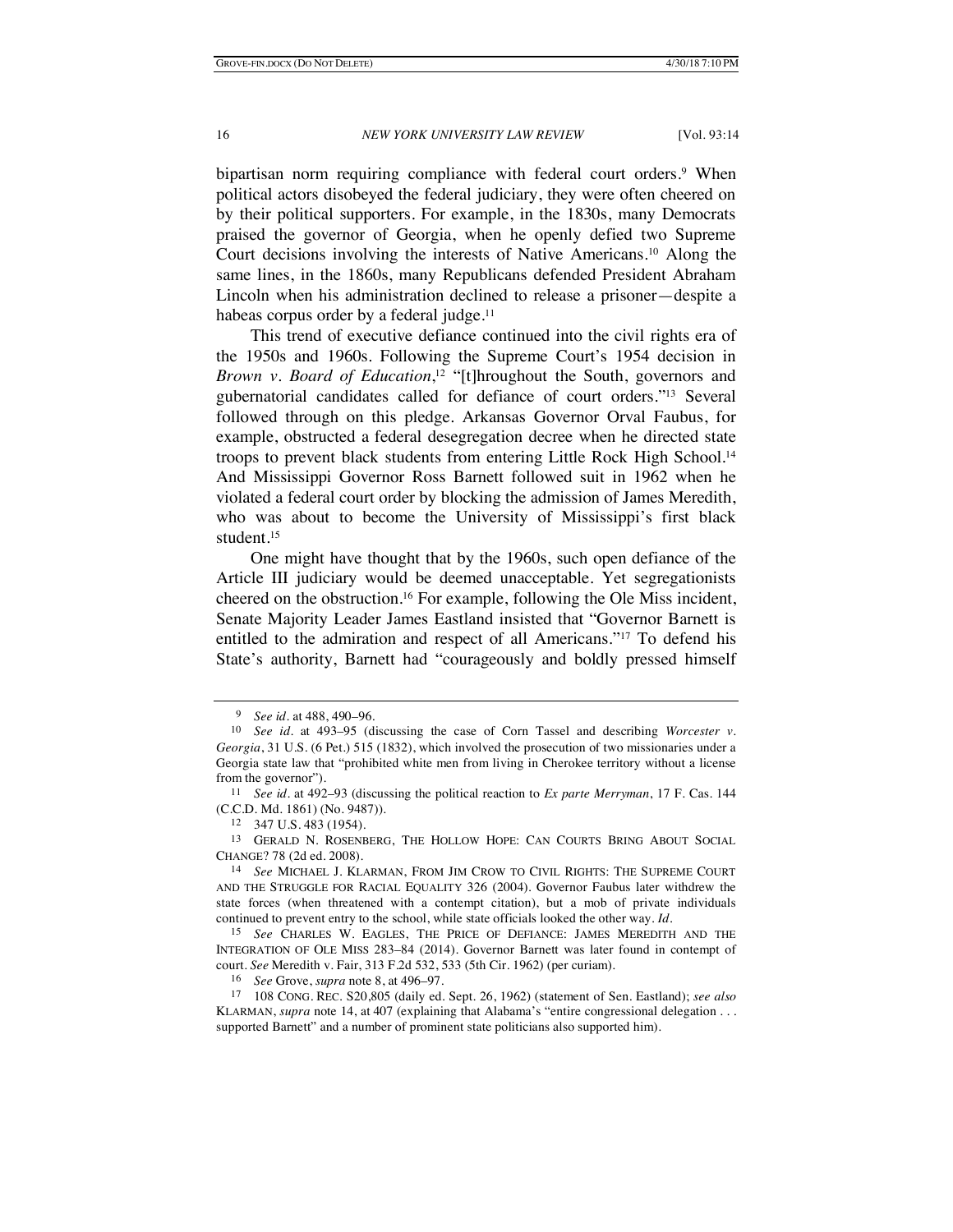forward, both as Governor and as an individual, and obstructed an order of a U.S. Court."18

The convention requiring compliance with federal court orders was not established until after the civil rights movement. Indeed, I argue that the norm arose in large part *because of* the civil rights movement.19 In subsequent decades, the massive resistance to *Brown* became the paradigmatic example of defiance of the federal courts. And, as *Brown*  became "canonical,"20 the resistance to the decision was viewed as one of the most disgraceful moments in American history. Segregationists who openly obstructed federal desegregation orders were transformed from "regional hero[es]" into historical villains.21 This civil rights paradigm both helped to establish and serves to reinforce the convention ensuring obedience to the federal courts. Modern political actors do not want to be equated with the segregationists who sought to obstruct *Brown*.

## II

# THE STRENGTH OF THE NORM AT THE FEDERAL LEVEL

Since the civil rights era, federal executive officials have consistently complied with federal court orders.22 One of the most instructive examples is the George W. Bush administration's obedience in the wake of the September 11 terrorist attacks. The Bush administration made bold claims about the scope of executive authority in the war on terror—leading some scholars to worry that the administration might not obey a judicial order restricting its power.23 Yet when the Supreme Court held that Guantanamo Bay detainees could file federal habeas corpus petitions to challenge their confinement,<sup>24</sup> President Bush announced: "We'll abide by the Court's decision. That doesn't mean I have to agree with it."25

<sup>18</sup> 108 CONG. REC. S20,805 (statement of Sen. Eastland).

<sup>19</sup> *See* Grove, *supra* note 8, at 498–505, 531–32.

<sup>20</sup> *See* J.M. Balkin & Sanford Levinson, *The Canons of Constitutional Law*, 111 HARV. L. REV. 963, 1018–19 (1998); Jamal Greene, *The Anticanon*, 125 HARV. L. REV. 379, 381 (2011) (describing "the constitutional canon" as "the set of decisions whose correctness participants in constitutional argument must always assume. *Brown* . . . is the classic example").

<sup>21</sup> *Cf.* KLARMAN, *supra* note 14, at 398 (noting that, in the 1950s, aggressive defiance of federal authority translated into political gain for southern politicians).

<sup>22</sup> *See* Grove, *supra* note 8, at 488–90, 490 n.131, 498–501, 500 n.201 (describing compliance during the administrations of Presidents Nixon, Reagan, George W. Bush, Obama, and Trump). The norm seems to be somewhat weaker at the state and local level. *See id.* at 502– 05. That may be in part because there are fewer institutional structures supporting compliance.

<sup>23</sup> *See* Richard H. Fallon, Jr., *Executive Power and the Political Constitution*, 2007 UTAH L. REV. 1, 3–4 (2007) (noting that "[t]he immanent logic of the Bush administration's position" on unilateral executive power could imply that "the President could also, under the Constitution, lawfully refuse to obey a judicial order").

<sup>24</sup> *See* Boumediene v. Bush, 553 U.S. 723, 771 (2008).

<sup>25</sup> Nina Totenberg, *Trump's Criticism of Judges out of Line with Past Presidents*, NPR POL.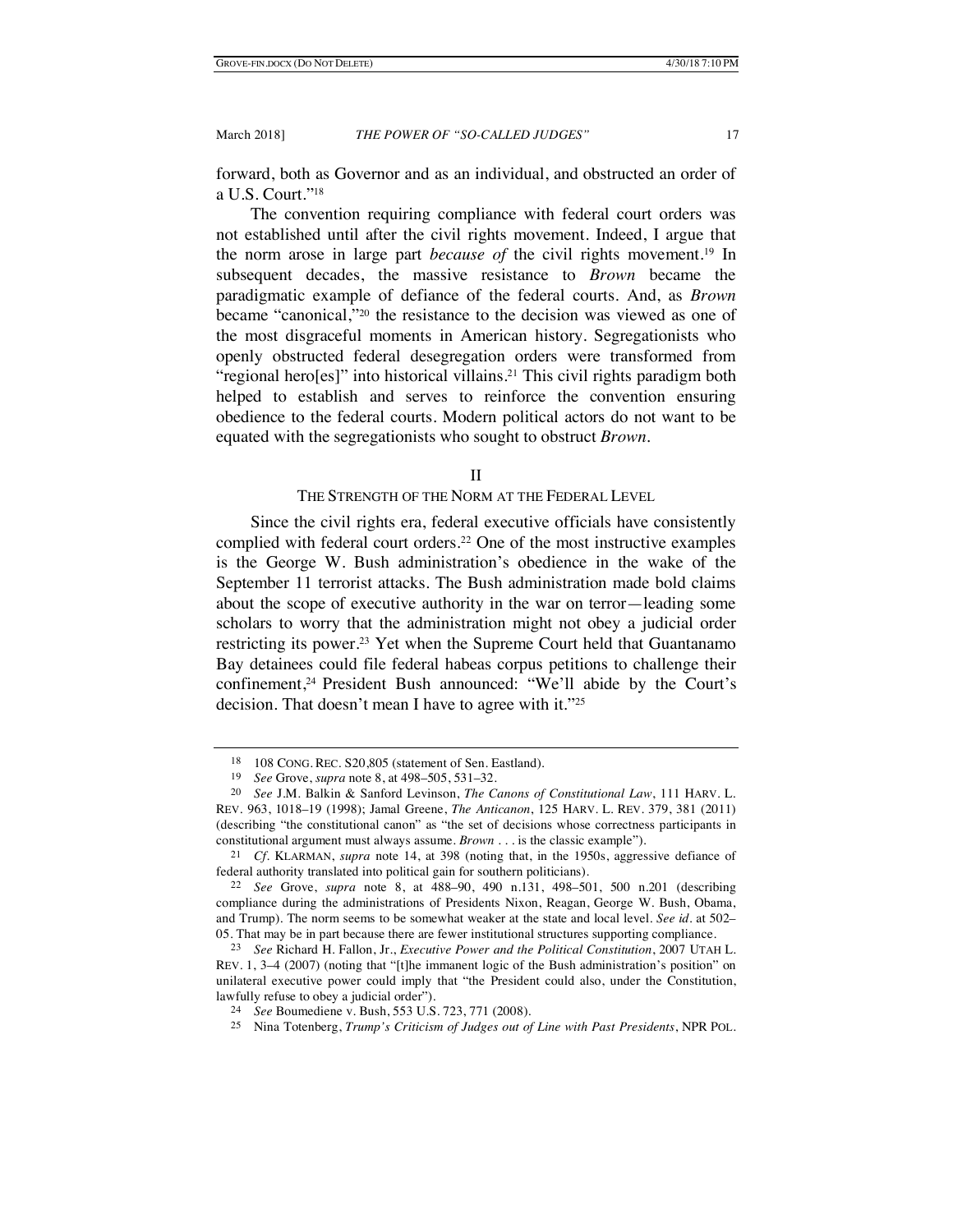Recent episodes, however, raise questions about the continuing adherence to this convention. One cause for concern is President Trump's rhetoric denouncing federal judges that interfere with his travel ban. Although other presidents have criticized the judiciary, most have not mounted seemingly personal attacks against specific judges.26 Another worrisome sign is the pardon of former Arizona Sherriff Joe Arpaio. In 2016, Arpaio was convicted of criminal contempt for violating a federal court order, which restricted his authority to arrest and detain undocumented immigrants.<sup>27</sup> On August 25, 2017, President Trump pardoned Arpaio28—a move that could be seen as an endorsement of not only the sheriff's aggressive law enforcement tactics but also his defiance of the federal court.

Nevertheless, I believe there are good reasons to expect continued compliance by the executive branch, at least for the foreseeable future. Several factors serve to reinforce the convention requiring obedience to all federal court orders. The first is the fact that both Republican and Democratic presidential administrations have consistently complied from the 1970s to the present day.29 That historical record alone places some pressure on current executive officials to continue to adhere to federal court decrees.

Another important factor is the institutional role of the Department of Justice (DOJ). The DOJ's primary function is to represent the interests of the United States in federal court.30 In order to perform this function effectively—that is, to win cases in court—the DOJ must maintain a certain level of credibility with the federal judiciary. The DOJ would have difficulty maintaining that credibility if its "client" (the federal government) threatened to violate adverse federal court orders.

<sup>(</sup>Feb. 11, 2017, 6:19 AM), http://www.npr.org/2017/02/11/514587731/trumps-criticism-ofjudges-out-of-line-with-past-presidents (quoting President Bush and noting that he refrained from making personal attacks on judges).

<sup>26</sup> *See id.* (noting that past presidents avoided berating the judiciary in public and leveling personal attacks against individual judges).

<sup>27</sup> *See* Stephen Lemons, *Joe Arpaio Guilty on Three Counts of Civil Contempt, Criminal Contempt Still Possible*, PHX. NEW TIMES (May 13, 2016, 9:21 PM), http://www.phoenixnewtimes.com/news/joe-arpaio-guilty-on-three-counts-of-civil-contemptcriminal-contempt-still-possible-8293359.

<sup>28</sup> *See* Press Release, The White House, Office of the Press Sec'y, President Trump Pardons Sheriff Joe Arpaio (Aug. 25, 2017), https://www.whitehouse.gov/briefings-statements/presidenttrump-pardons-sheriff-joe-arpaio/.

<sup>29</sup> *See* Grove, *supra* note 8, at 488–90, 490 n.131, 498–501, 500 n.201 (describing compliance during the administrations of Presidents Nixon, Reagan, George W. Bush, and Obama).

<sup>30</sup> *See* 28 U.S.C. § 516 (2012) ("Except as otherwise authorized by law, the conduct of litigation in which the United States . . . is interested . . . is reserved to officers of the Department of Justice, under the direction of the Attorney General.").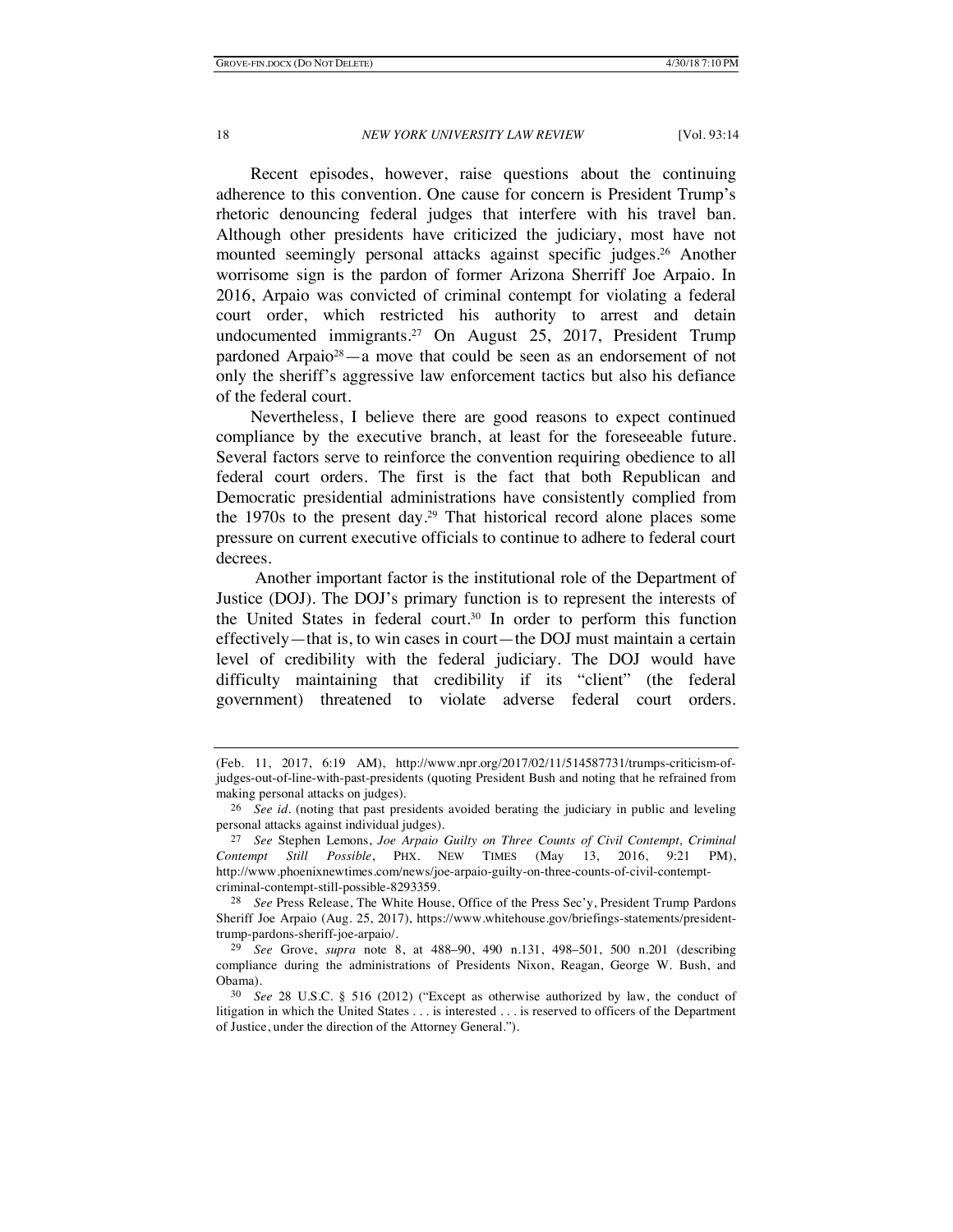Accordingly, the DOJ has a strong institutional incentive to push the rest of the federal executive branch to abide by federal court judgments. <sup>31</sup> These institutional incentives are bolstered by the culture among the attorneys at the DOJ. These attorneys were trained in a legal community that has long promoted compliance with federal court orders.32 Indeed, it likely does not occur to many lawyers at the DOJ that defiance is a viable, much less legal, option.

Furthermore, the President himself may decide that there are political advantages to adhering to adverse federal court orders. Judicial review can, after all, be useful to politicians.33 When a federal court invalidates a controversial measure, politicians can claim credit for the measure—and blame "activist" judges for striking it down—while avoiding much of the political fallout from implementation. Thus, President Trump may have decided that compliance with the travel ban rulings offered the best of both worlds: he could claim credit for (what he describes as) a national security measure, while avoiding at least some of the political fallout.34

There are reasons to believe that these political and institutional incentives have been working (at least thus far). Despite the President's rhetoric denouncing specific judicial decisions, the Trump administration has thus far complied with every nationwide injunction against it—on topics ranging from the travel ban, to funding for sanctuary cities,  $3<sup>5</sup>$  to the rescission of the Deferred Action for Childhood Arrivals (DACA)

<sup>31</sup> This argument links up with Neal Katyal's observations about the executive branch's "internal separation of powers." Neal Kumar Katyal, *Toward Internal Separation of Powers: Checking Today's Most Dangerous Branch from Within*, 115 YALE L.J. 2314, 2318 (2006) (arguing that the civil service bureaucracy can help "constrain presidential adventurism").

<sup>32</sup> *See* Curtis A. Bradley & Trevor W. Morrison, *Presidential Power, Historical Practice, and Legal Constraint*, 113 COLUM. L. REV. 1097, 1132–33 (2013) (arguing that a law school education gives executive branch lawyers "a common socialization" in a community with a "shared set of norms"); *see also* Grove, *supra* note 8, at 528–29, 531–32 (documenting how law school casebooks since the 1960s have reinforced the norm requiring compliance). My own experience as a DOJ attorney supports the argument that there are institutional incentives.

<sup>33</sup> The literature supporting this point is vast. For a few examples, see KEITH E. WHITTINGTON, POLITICAL FOUNDATIONS OF JUDICIAL SUPREMACY: THE PRESIDENT, THE SUPREME COURT, AND CONSTITUTIONAL LEADERSHIP IN U.S. HISTORY 155–56 (2007) (arguing that judicial authority provides politicians with a "self-legitimation" tool); Mark A. Graber, *The Nonmajoritarian Difficulty: Legislative Deference to the Judiciary*, 7 STUD. AM. POL. DEV. 35, 36 (1993) (asserting that "prominent elected officials consciously invite the judiciary to resolve" contentious issues).

<sup>34</sup> Polls suggest that the American public has been split on the travel ban. *See* Steven Shepard, *Majority of Voters Back Trump Travel Ban*, POLITICO (July 5, 2017, 5:58 AM), https://www.politico.com/story/2017/07/05/trump-travel-ban-poll-voters-240215 (noting that "[p]olling on the travel restrictions has varied wildly," although finding majority support in a July 2017 poll).

<sup>35</sup> *See, e.g.*, Cty. of Santa Clara v. Trump, 250 F. Supp. 3d 497, 540 (N.D. Cal. 2017) (enjoining an executive order purporting to withdraw federal funds from sanctuary cities).